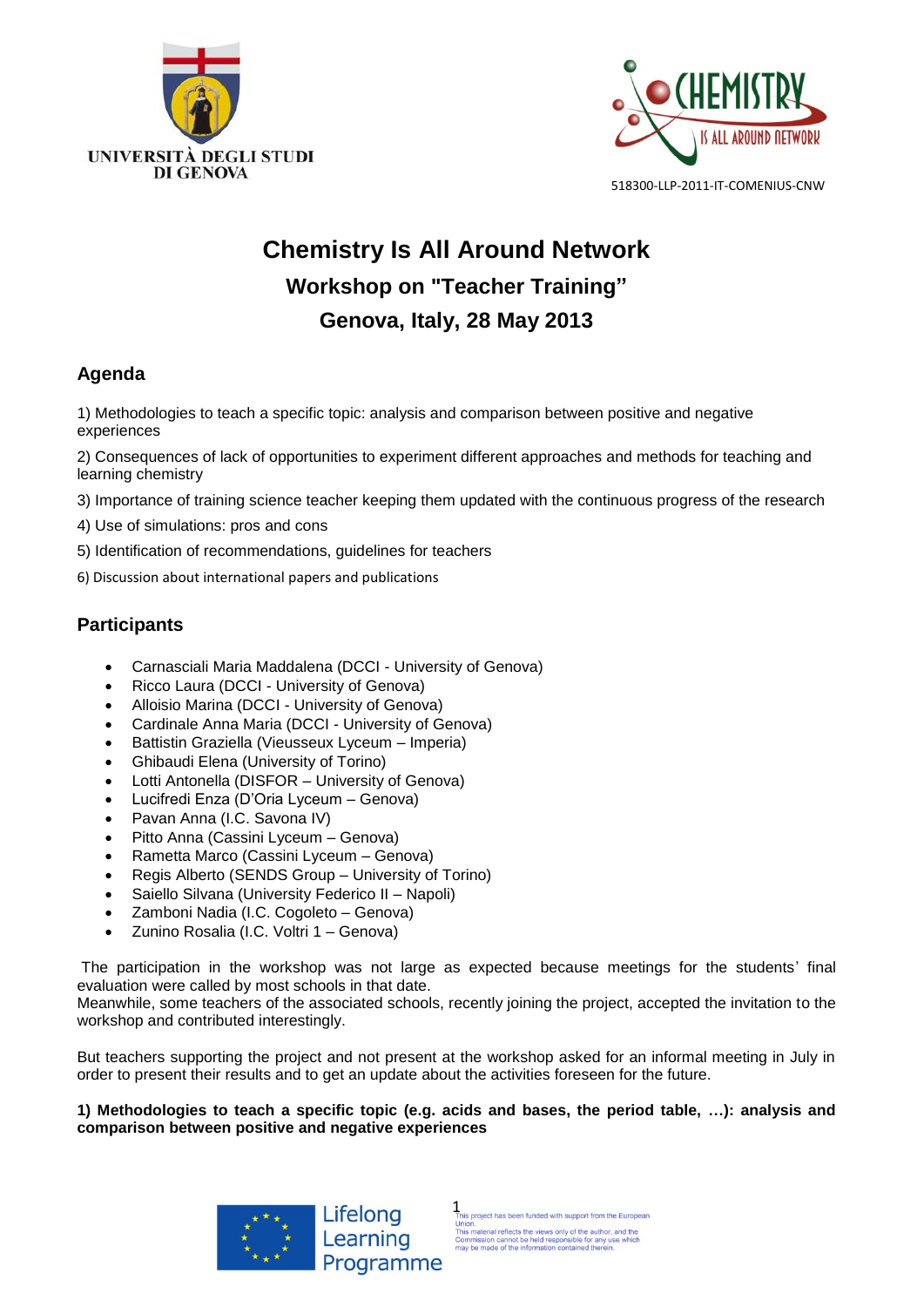



Textbooks and the indications for the curricolo lead to teach too many subjects and in a premature way. One of the main difficulties is to have to introduce the atom structure even in the lower secondary school. A superficial teaching is one of the consequences of this approach as well as wrong concepts taught to the students. Short lab experiences are often used to help. Teachers realize that learning to use some types of ICT could facilitate to teach some difficult concepts, thanks to the displaying and the mobility of simulations. For example, some simulations of the site <http://phet.colorado.edu/it/> have been tested by teachers (e.g. the simulation about molecular polarity and that about density) and gave good results.

# **2) Consequences of lack of opportunities to experiment different approaches and methods for teaching and learning Chemistry**

Laura Ricco gives evidence of her training work for the teacher training course she is attending (TFA). Her work took place in Anna Pitto's classes, a teacher supporting the project. This drove to discuss about the necessity to have training courses in order to experiment different approaches with the purpose to get a methodology setting-up suitable to teach chemistry better than ever. Laura experimented some ICT resources in the classes; these resources had been selected the previous year and the joint comment from both the trainee and the expert trainer was very interesting. The main emerging consideration is that students, being well skilled on computer science just for playing, are to be trained to suitably use the computer for educational objectives .

Also the cooperative learning has been discussed, because it represents an important resource to stimulate student participation and collaboration in order to get significant learning. Antonella Lotti, researcher in science of education and belonging to the national team supporting the project, is expert in Cooperative Learning and Problem Based Learning. She proposes to organize a short course to train teacher to use these methodologies with their students.

This proposal has been seriously considered and the work group is thinking to resort to the cooperative learning in association with the use of ICT teaching resources.

The above considerations show that it is important to have the opportunity to experiment different approaches and methods under the guidance of experts (both in the discipline and in psychology and pedagogy) in order to avoid numerous mistakes depending on the lack of experience.

## **3) Importance of training science teacher keeping them updated with the continuous progress of the research**

The work group claimed the necessity of keep a strong link between the teaching and the progress of the scientific research. This updating is useful in order to keep in mind the context where the students will apply their knowledge and to give them suitable hints, ideas and connections with their life.

Knowing the evolution of science and technology means to teach in a more critical way, being aware that the rules do not exist in nature, but we lives in successive approximations. They are models that are modified as the instruments of investigation become more sophisticated.

# **4) Use of simulations: pros and cons**

The discussion on ICT resources has highlighted the difficulties that currently schools have in using them.

The first problem is that the number of computers is not sufficient to meet the guidelines of the Ministry of Education that encourages the development of digital skills; in some cases the internet connection is not available in the computer room.

The second problem consists in the lack of teacher training to use digital tools and applications. Teachers feel obliged to use them but they do not know how make them effective for learning.

On the base of the testing made by the teachers supporting the project, ICTs can be effectively included in the teaching-learning process because the student reaction has been positive and their interest seemed to be motivated.



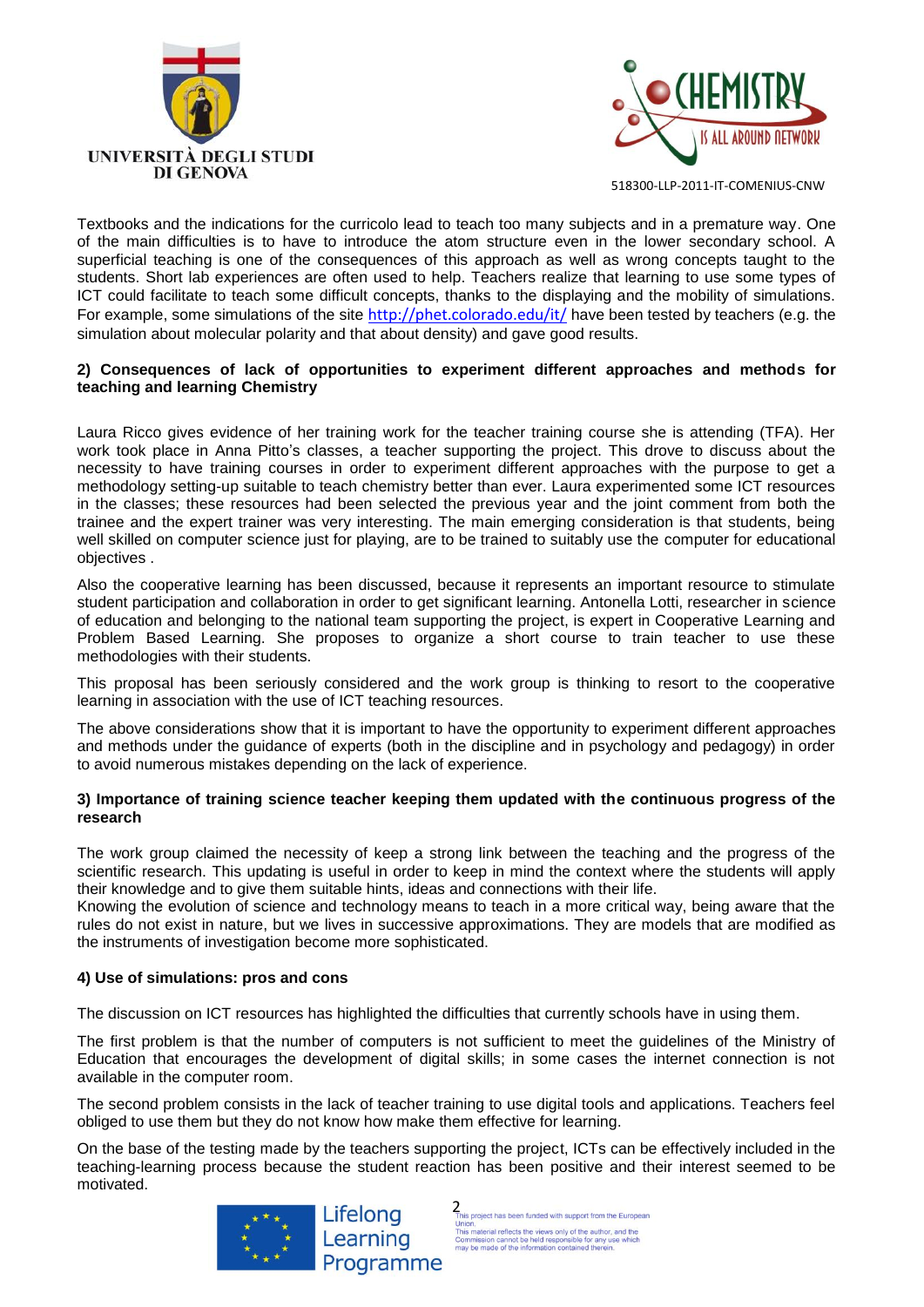



But, few words of caution: ICTs have to be included in a significant way in a wider learning path, because if they are used as detached objects they can produce negative effects (loss of time, distractions of the class, transmission of misconceptions...). In this way ICTs can be real teaching resources and not simple tools.

For this reason it was decided to produce guidelines for the use of ICTs that have been tested and those that will be tested in the coming months. These documents will contain suggestions for educational paths that can be followed and supported by the above ICT resources, tips and considerations from teachers and experts. They will be uploaded on the project portal.

## **5) Identification of recommendations, guidelines for teachers**

We also discussed about the possibility of building a resource to teach chemistry that meets the criteria set during the first year of the project: scientifically valid, simple to use, interactive, problem solving. Experts gave willingness to cooperate and to contact IT staff; teachers showed interest to identify some basic chemical paths in which introducing the use of ICT resources while indicating suitable times and ways, basing on their tests.

#### **6) Discussion about international papers and publications**

Only few papers and publications were discussed at the end of the workshop:

## *Elena Ghibaudi (expert)*

Paper: Teachers' Training in the Fédération Wallonie Bruxelles

She appreciated the paper because it contains an interesting description of the training system adopted in Belgium for the initial training of teachers, as well as for teachers'continuous training. It does not especially refer to science teachers, but it contains considerations that may be useful for any discipline.

Publication: Active and interactive teaching in "chemistry and environmental protection", 7th and 8th grade

As this book is not available on line, a thorough review is not possible. Anyway, the Web page provides a careful and exhaustive description of its contents and organization. Based on this information, the book provides an insight on active learning strategies, not only at the theoretical level but also in more practical terms, in a constructivist perspective.

One of the most interesting aspects of this book lies in the attempt to analyze and differentiate interactive teaching/learning activities as regard to the type of interactions: human-centered activities,that focus on student- student or student-teacher interactions; technology-based activities, that focus on the interactions between humans and technology (i.e. ICT).

#### *Alberto Regis (expert)*

Paper: Perspectivas de la Formación del Profesorado de Secundaria de Ciencias en España

He appreciated the paper because it states that an appropriate science teachers training have to be considered as a priority. The author raises an essential question: which have to be the knowledge for a science teacher to guarantee an appropriate professional practice? It is necessary a deep knowledge about scientific subjects but it is not enough; it is also necessary a knowledge about the scientific ideas history and their origin, about the interaction between science, technology and society; and it is essential a pedagogical competence to examine in depth the educational research.



 $\frac{1}{2}$  This project has been funded with support from the European Union.<br>This material reflects the views only of the author, and the Commission cannot be held responsible for any use which may be made of the informat